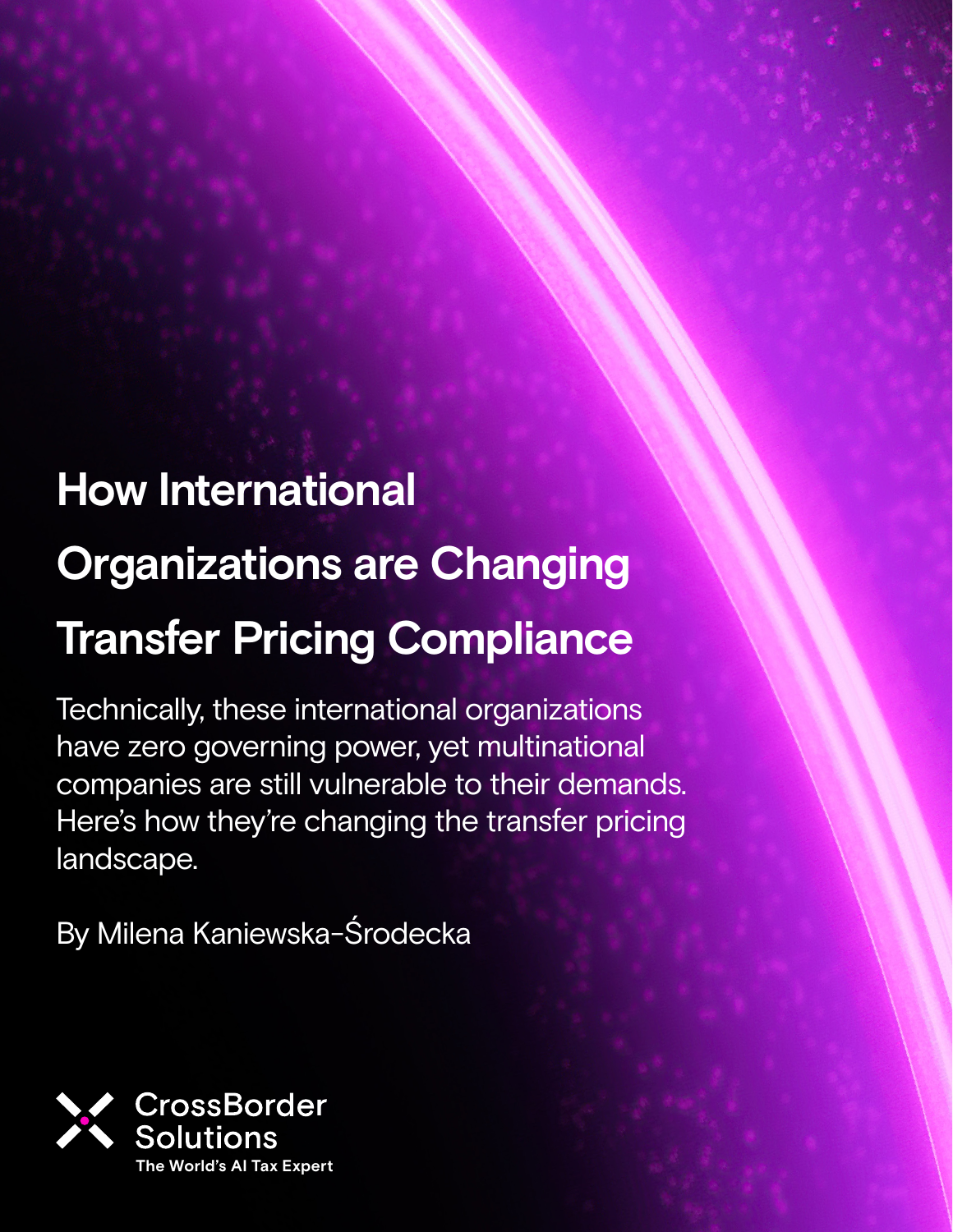Transfer pricing is becoming more and more of a priority in the tax world. Over the past few decades, it has grown in importance to tax authorities, and international organizations have helped develop a global transfer pricing order. Today, the input of the OECD, European Union, United Nations, the Pacific Association of Tax Administrators (PATA), and African Tax Administration Forum (AFTA), can be seen in transfer pricing legislation all over the world. So, it's worth monitoring the movements of these international bodies as tax authorities utilize their reports and introduce them into local tax laws. Here, we discuss the role these groups play in the transfer pricing world.

### **The OECD**

**Publications:** *The OECD Transfer Pricing Guidelines for Multinational Enterprises and Tax Administrations* (first edition in 1979 and the latest edition in 2022) and the comprehensive BEPS project have become the foundation of transfer pricing compliance. In addition, there's the OECD's *Model Tax Convention on Income and on Capital*, which covers the issue of double taxation due to transfer pricing.

Over time, OECD Guidelines have become a reference point for tax administrations not only in OECD member countries, but in other jurisdictions as well. The OECD's work on transfer pricing is ongoing—in addition to the 2022 OECD Guidelines, detailed reports are often issued, including "Guidance on the Transfer Pricing Implications of the Covid-19 Pandemic."

#### **Action on Base Erosion and Profit Shifting (BEPS):**

**BEPS 1.0:** In effect from 2012 to 2015 and launched by the G20, BEPS 1.0 included 15 actions—steps that individual countries were encouraged to take to prevent tax avoidance through profit shifting. BEPS 1.0 resulted in profit allocations to be increasingly aligned with value creation, with more earnings taxed in countries with more decision-making substance.

**BEPS Actions Plans:** The OECD's 15 BEPS action plans offer guidance on everything from tax challenges arising from digitalization to the prevention of treaty abuse. However, several are devoted solely to transfer pricing:

**BEPS Action 8-10:** These actions address transfer pricing by offering guidance on applying the arm's length principle and its relationship to value creation. These transfer pricing-related actions are explained in the report "Aligning Transfer Pricing Outcomes with Value Creation."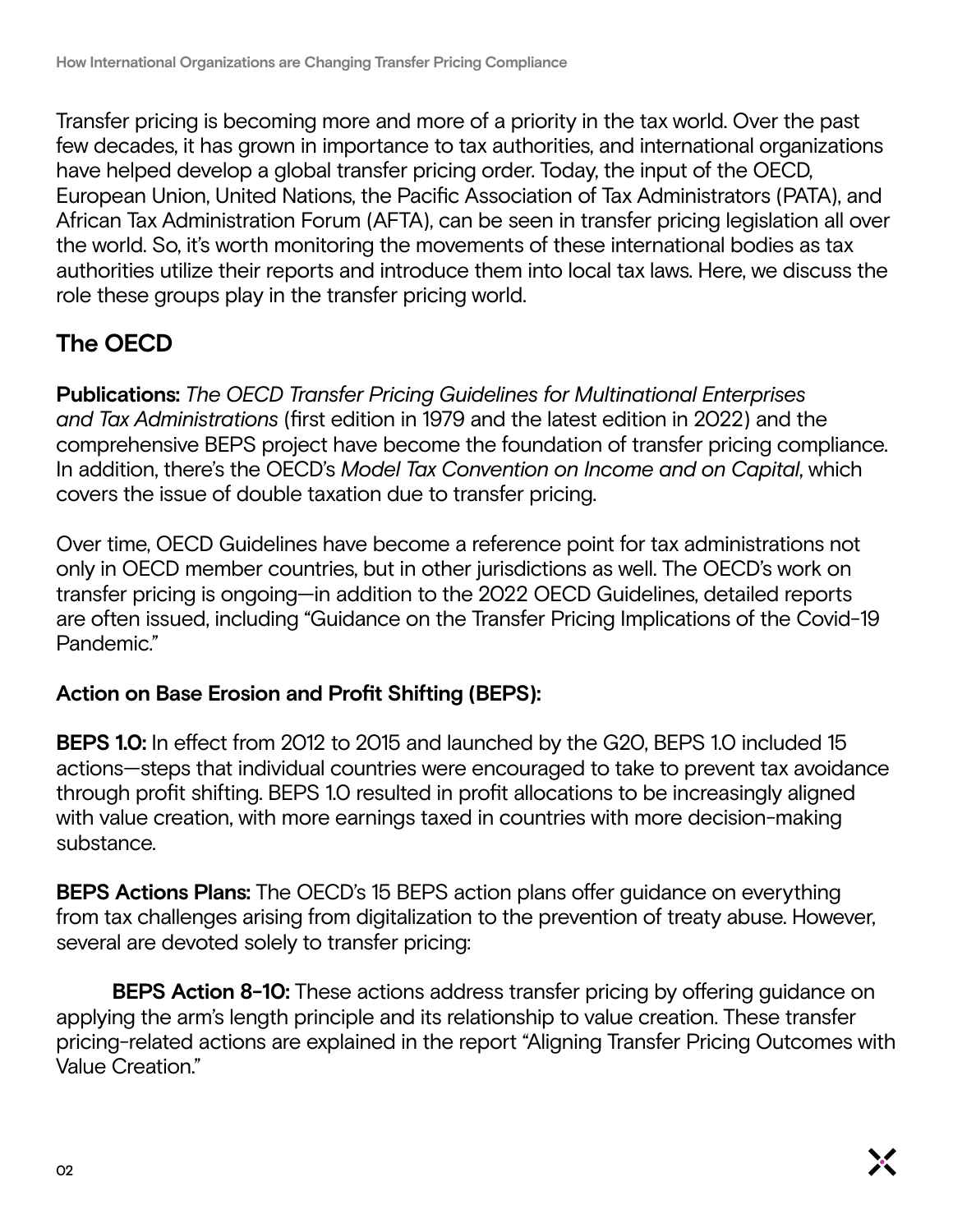**BEPS Action 13:** The OECD offers guidance on the minimum standard of transfer pricing documentation in BEPS Action 13. This guidance introduces three-tier transfer pricing documentation in the form of the master file, local file, and the country-by-country report. Transfer pricing documentation is also explained in the OECD's report "Guidance on Transfer Pricing Documentation and Country-by-Country Reporting."

**New Reports:** The OECD monitors the changing tax and transfer pricing environment and issues new reports as needed.

- **• Permanent Establishments:** Additional guidance on the attribution of profits to permanent establishments resulting from the changes in the "Additional Guidance on the Attribution of Profits to Permanent Establishments" (March 2018) is a report pertaining to BEPS Action 7 and the definition of a permanent establishment as defined in Article 5 of the OECD Model Tax Convention.
- **• Profit-split Method:** The OECD revised guidance on transactional profit split method (Action 10, June 2018).
- **• Hard-to-Value Intangibles:** Additional guidance addressed an approach to transactions involving hard-to-value intangibles (HTVI) (June 2018).
- **• Financial Transactions**: New transfer pricing guidance on financial transactions addresses Actions 4 and 8-10 (February 2020) and was later incorporated into the OECD's transfer pricing guidelines.

#### **BEPS 2.0:**

The next OECD project pertaining to transfer pricing is BEPS 2.0, a response to the digitalization of the economy. In January 2019, the OECD issued a policy note introducing a two-pillar approach. Pillar One covers profit allocation issues in the context of digital business activity to ensure that MNEs pay a fair share of tax wherever they operate. Pillar Two addresses broader BEPS issues and may result in an international minimum taxation. BEPS 2.0 is designed to attribute more value from remote business activity to the markets involved, allocating a larger share of profits based on the customer base in various locations.

As of November 4, 2021,137 countries and jurisdictions agreed to the two-pillar plan as a solution to aligning international taxation rules with the digital world.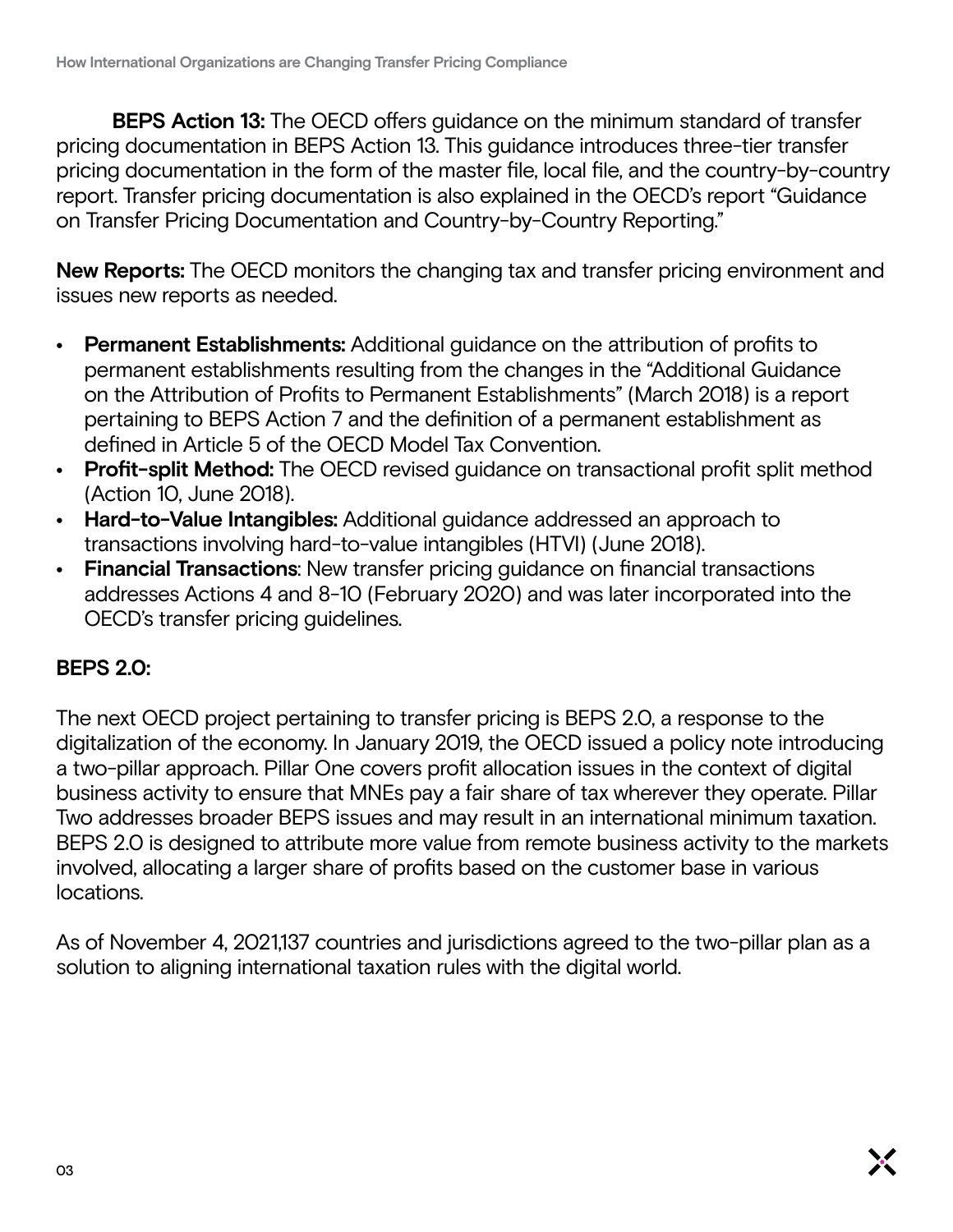

In the European Union transfer pricing developments are managed by:

- Transfer Pricing and the Arbitration Convention: This EU instrument works to eliminate double taxation in connection with the adjustment of profits of associated enterprises.
- EU Joint Transfer Pricing Forum (JTPF): Created by the European Commission in 2002, the EU Joint Transfer Pricing Forum works to reduce high compliance costs and to avoid (or facilitate the elimination of) double taxation that easily arises in the case of cross-border, inter-group transactions.

The works of EU Joint Transfer Pricing Forum has resulted in the Code of Conduct on transfer pricing documentation for associated enterprises in the European Union (2006).

JTPF has contributed numerous reports including:

- Report on the application of the profit split method within the EU (March 2019)
- Report on a coordinated approach to transfer pricing controls within the EU (October 2018)
- The Report on the Use Application of Economic Valuation Techniques in Transfer Pricing (September 2017)
- Report on the Use of Comparables in the EU (March 2017)
- Study on Comparable Data Used for Transfer Pricing in the EU (December 2016)
- Study on the Application of Economic Valuation Techniques for Determining Transfer Prices of Cross Border Transactions between Members of Multinational Enterprise Groups in the EU (December 2016).

#### **United Nations**

The United Nations issued the "UN Practical Manual on Transfer Pricing for Developing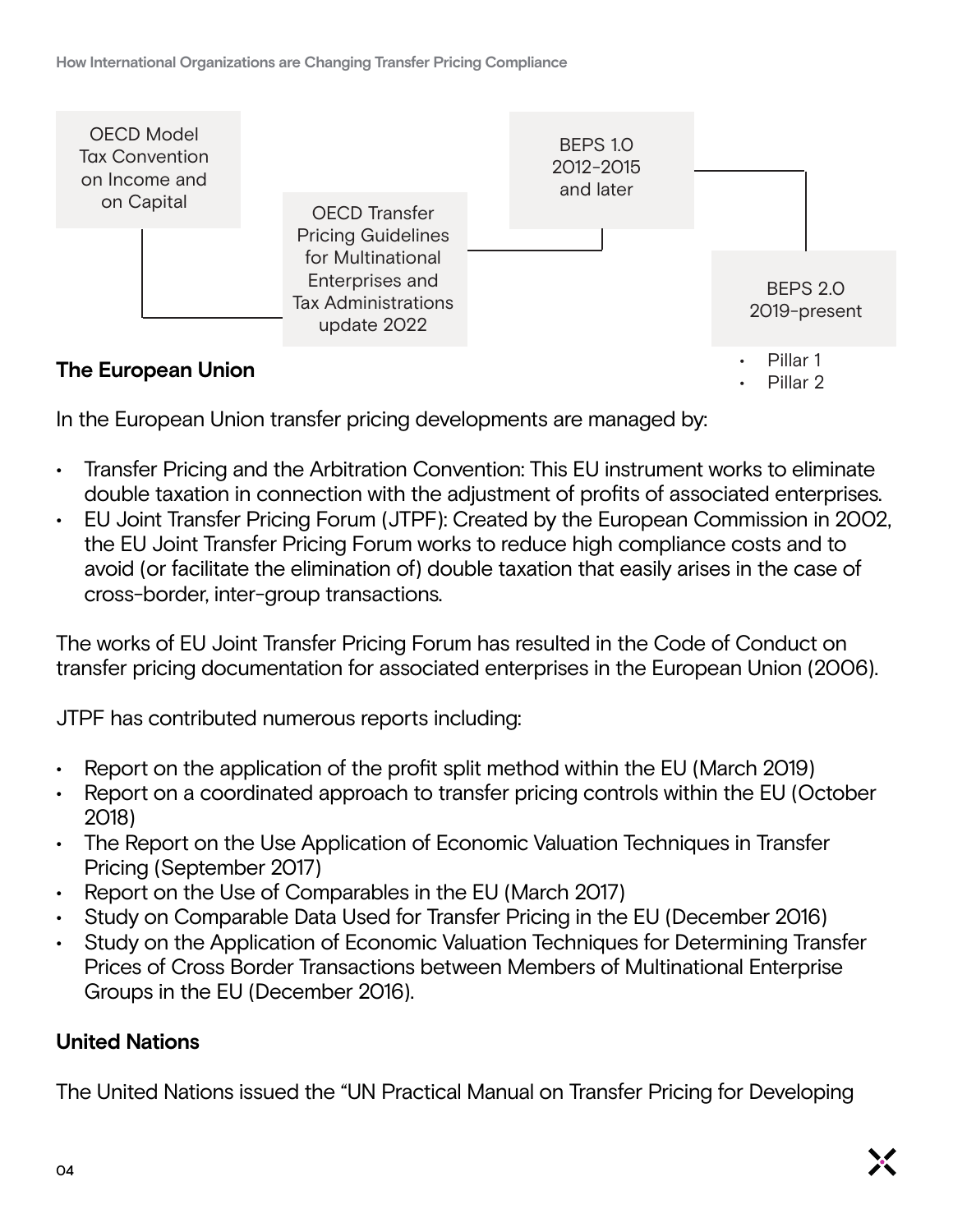Countries" (first edition in 2013, updated in 2021) as well as the "UN Model Double Taxation Convention between Developed and Developing Countries" (updated in 2021). It should be noted that the UN Model Convention generally favors the retention of greater host country taxing rights, and it tends to be relied upon by developing countries more than the OECD Model Tax Convention on Income and on Capital.

The United Nations also established the Committee of Experts on International Cooperation in Tax Matters. The Committee of Experts examines also transfer pricing in terms of mutual collaboration and assistance in collection of debts and also, protocols for the mutual agreement procedure, treaty shopping and treaty abuses, interaction of tax, trade, and investment, financial taxation and equity market development, tax treatment of cross-border interest income and capital flight and taxation of electronic commerce. Recently, the UN Committee has reportedly approved a workplan for the development of a multilateral approach to implement Article 12B, Income from Automated Digital Services, of the UN Model Convention. This would involve the use of a multilateral instrument similar to that developed by the OECD to implement BEPS changes to the OECD Model Convention.

#### **The Pacific Association of Tax Administrators (PATA)**

PATA delivers transfer pricing works tailored for Australia, Canada, Japan, and the United States. The group provides principles under which taxpayers can create uniform transfer pricing documentation ("PATA Documentation Package"), so that one set of documentation can meet their respective transfer pricing documentation regulations. This documentation package is considered to be consistent with the general principles outlined in Chapter V of OECD Guidelines.

#### **African Tax Administration Forum**

Since 2016, ATAF has provided transfer pricing technical assistance to members. These projects help African tax administrations build their transfer pricing audit expertise and update their transfer pricing legislation to diminish profit shifting and provide greater tax certainty.

As transfer pricing continues to be a focal point in the international tax world, it's important to stay abreast of new regulations issued by local tax authorities. However, it's just as important to tune into the organizations that guide those tax authorities as their next moves will eventually trickle down into the local laws that reach your tax department. These organizations may not have governing power, but that's not to say, they don't have any power at all.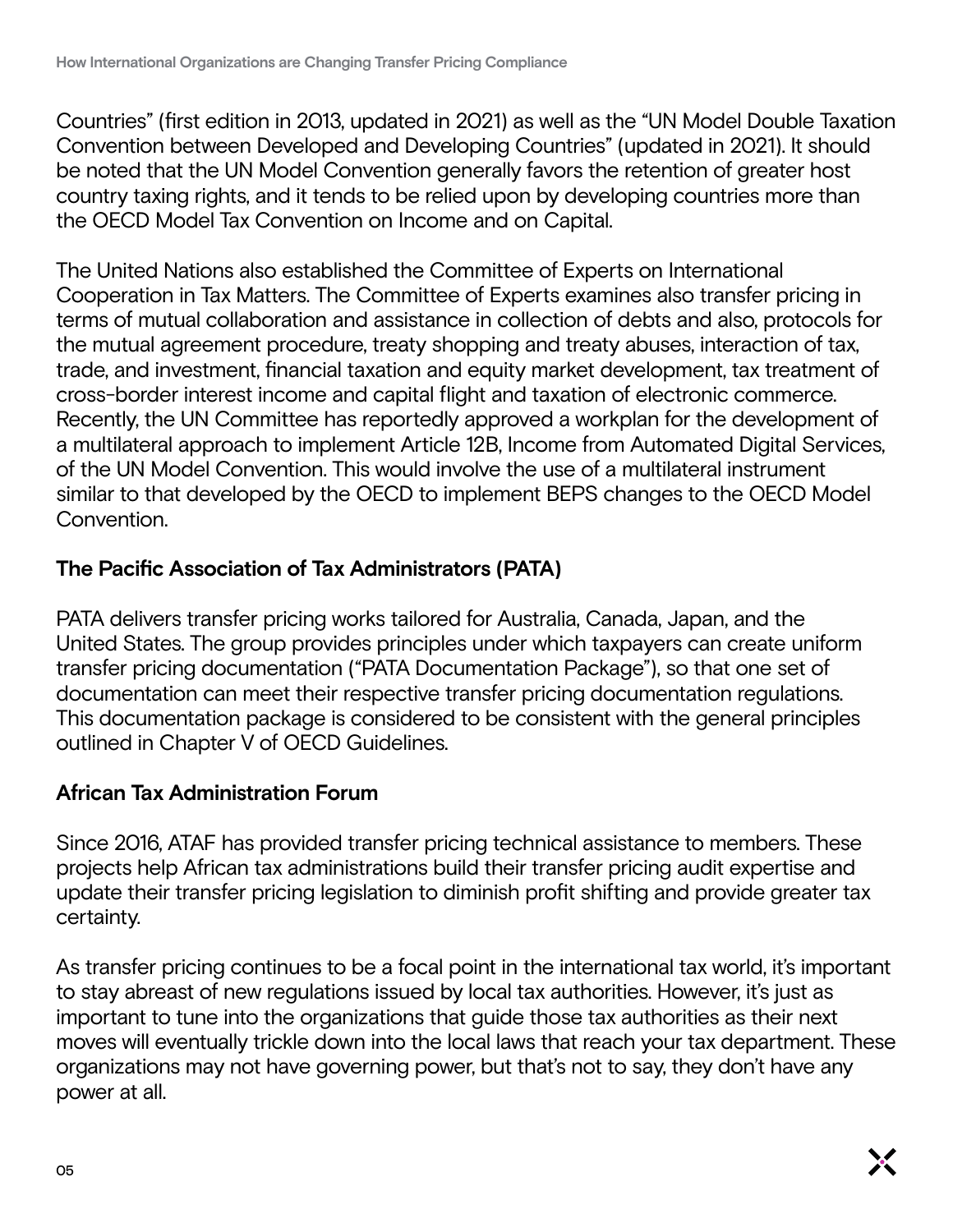

#### **Milena Kaniewska-Środecka** | Economist

Milena Kaniewska-Środecka is a tax advisor with more than 15 years of experience in comprehensive tax advisory including transfer pricing, CIT, international tax, and VAT. Milena developed her skills in the largest international tax consulting companies (KPMG, EY, Deloitte). She became a partner and advisor to the tax managers and tax teams of large taxpayers. Milena shares her knowledge and ideas during workshops, trainings and in numerous publications, including her new book on transfer pricing risk management (issued by C.H. Beck). Kaniewska-Środecka is a member of the working group Transfer Pricing Forum, organized by the Polish Ministry of Finance.